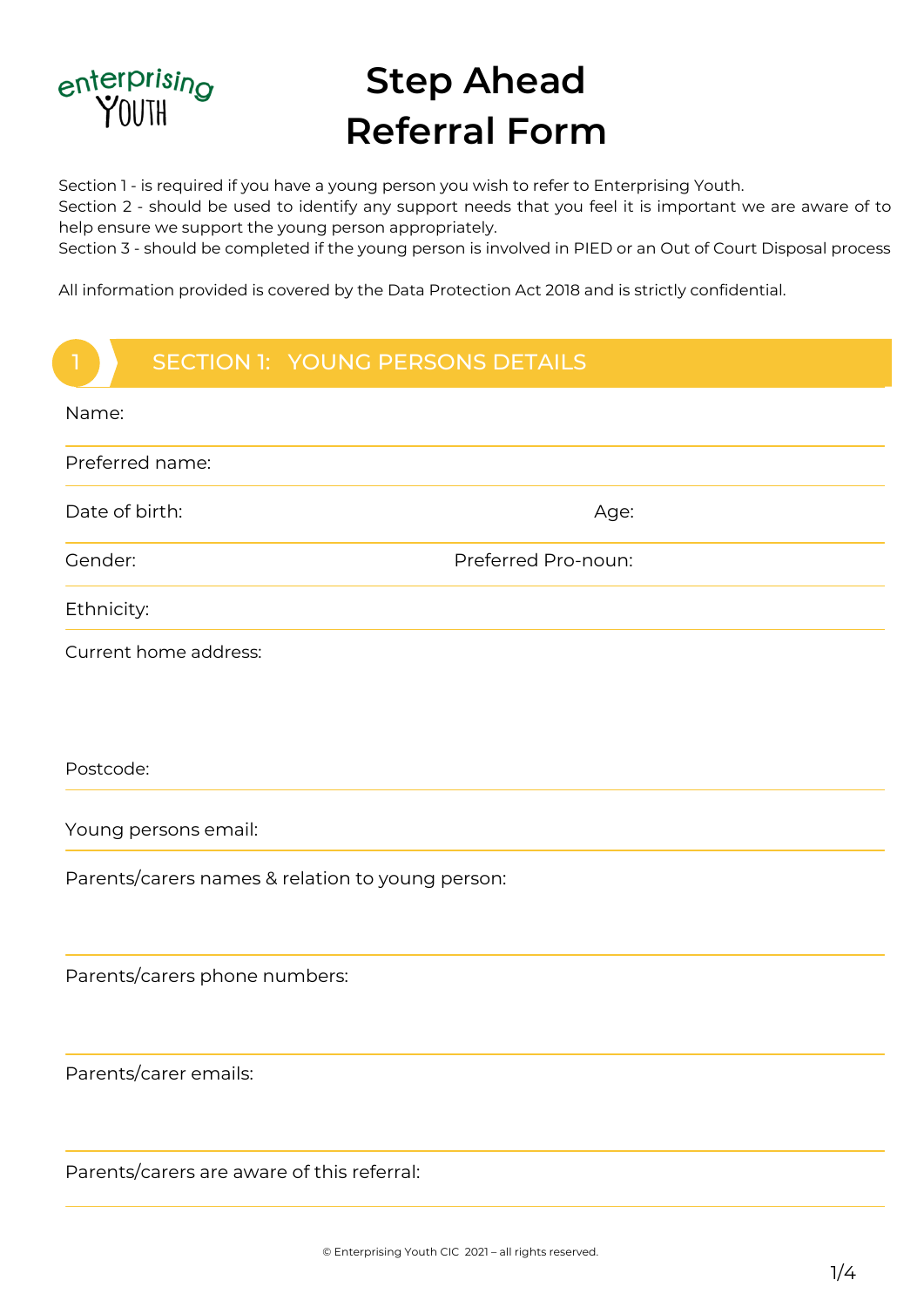## **EDUCATION**

Current school / college:

Academic Year:

Any previous schools:

## REFERRAL AGENCY DETAILS

Reason for referral:

#### 'STORY SO FAR' Completed?

Referral agency:

Type of agency:

Name(s) of worker(s):

Role(s) of worker(s):

Address:

Contact number:

Email:

Referrer signature:

Please sign or type your name here to confirm that you understand that the information that you are providing in this form is being collected under the Data Protection Act 1998. It will form part of the young person's file and if the young person requests to see information that Enterprising Youth holds on them, under the Data Protection Act 1998, we would release this information.

Name:

Date: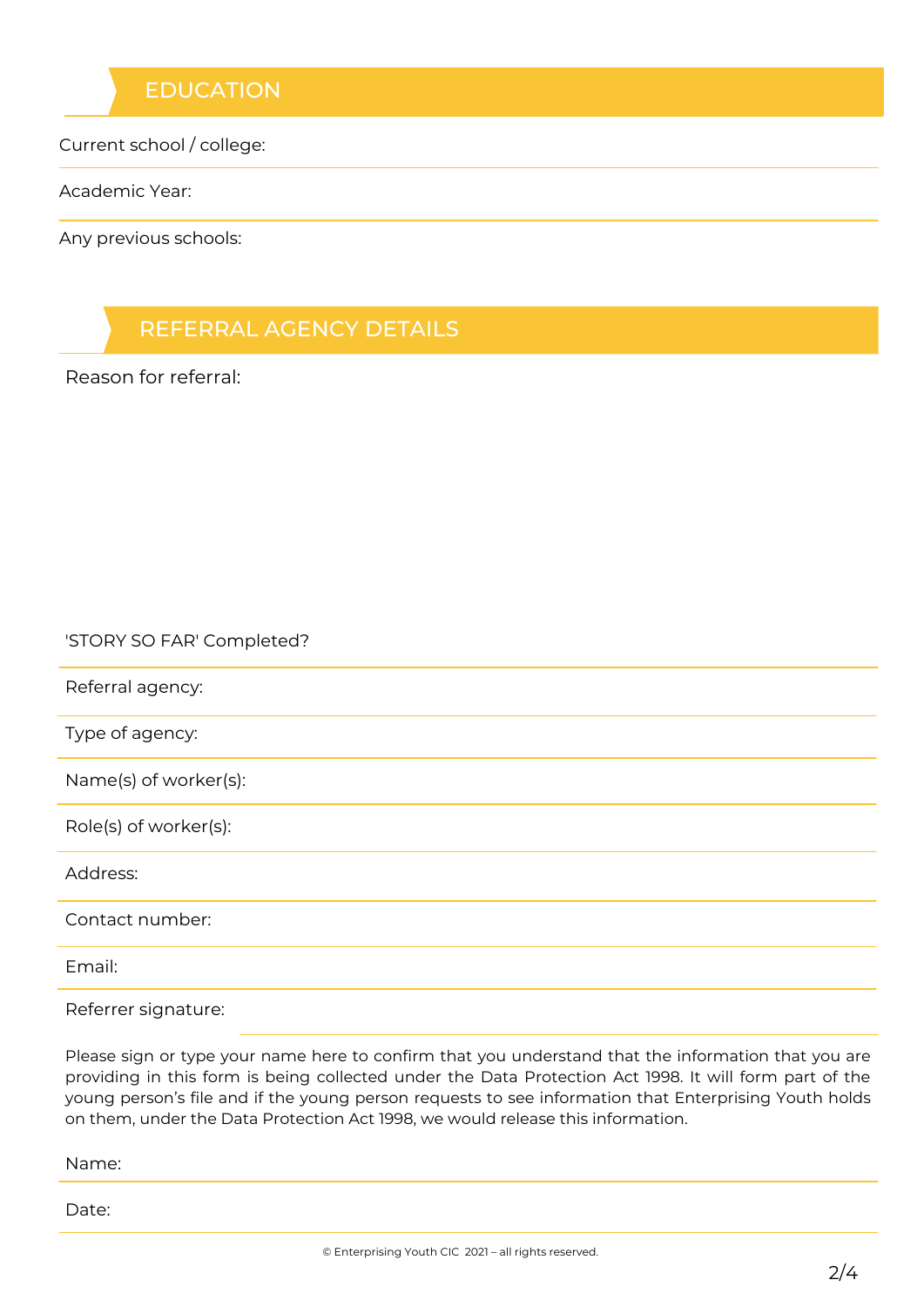# SECTION 2: SUPPORT NEEDS

Please inform us of any support needs the young person has that we need to be aware of. This information helps us to adjust our support as relevant for each young person.

Does the young person have any support needs? Yes Yes No

Does the young person have any of the following support needs?:

| Childcare                                                 | Yes | <b>No</b> |      |  |
|-----------------------------------------------------------|-----|-----------|------|--|
| Caring responsibilities                                   | Yes | <b>No</b> |      |  |
| Social care involvement                                   | Yes | No        |      |  |
| ESOL support needs                                        | Yes | No        |      |  |
| SEN support needs                                         | Yes | <b>No</b> |      |  |
| Educational needs/learning difficulties                   | Yes | No        |      |  |
| If 'yes', please rate level of educational support needs: | Low | Medium    | High |  |
|                                                           |     |           |      |  |
| <b>Disabilities</b>                                       | Yes | No        |      |  |
| Substance misuse                                          | Yes | No        |      |  |
| In trouble with the police                                | Yes | <b>No</b> |      |  |
| Struggles with behaviour                                  | Yes | No        |      |  |
| Any Safeguarding concerns i.e Risk of CCE / CSE           | Yes | <b>No</b> |      |  |

Other support needs not listed - please indicate:

### Support Needs - Detail

Please provide details for all the support needs where you have ticked 'yes' above: